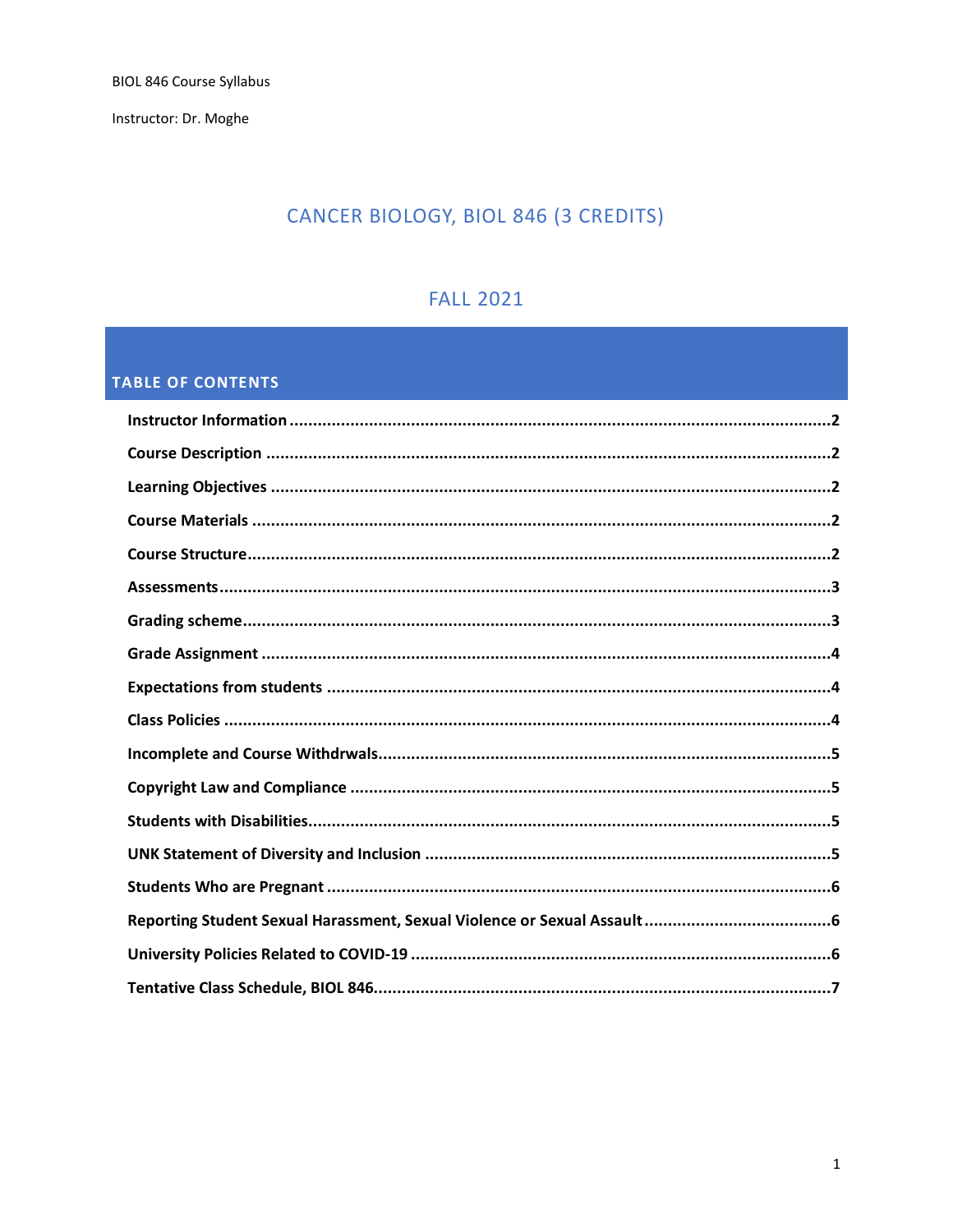Instructor: Dr. Moghe

#### <span id="page-1-0"></span>INSTRUCTOR INFORMATION

Instructor: Dr. Saili Moghe

#### Email: [moghes1@unk.edu](mailto:moghes1@unk.edu)

<span id="page-1-1"></span>Office Hours: You may contact me through email (using your Lopermail account) or Canvas inbox messages. The weekly discussion boards on Canvas can also be used to post general comments/questions/concerns. I will respond to emails, inbox messages and discussion board posts within 48 hours. If a video/voice call appointment is needed, please email me to set up a time.

## COURSE DESCRIPTION

This course is designed to give you a comprehensive understanding of the basic biology of cancer, and its pathology. We will also explore classic and emerging cancer treatment modalities, and the biological basis behind them. Finally, we will briefly discuss strategies to prevent cancer incidence.

## <span id="page-1-2"></span>LEARNING OBJECTIVES

- 1. Gain a core understanding of the molecular and genetic basis of cancer
- 2. Name and describe the characteristics of cancer cells
- 3. Understand and recognize the complexity of cancer and the evolution of cancer cells throughout disease progression
- 4. Understand the cellular and molecular basis of strategies for current and future cancer prevention and treatment methods
- 5. Identify the molecular and genetic basis of various cancers
- 6. Describe and determine how different cancer therapeutics and preventative methods work, and discuss scenarios in which they may or may not be effective

## <span id="page-1-3"></span>COURSE MATERIALS

- Required Textbooks:
	- o The Biology of Cancer (2<sup>nd</sup> edition) by Robert Weinberg
- Technical Requirements:
	- o Full access to a computer and high-speed internet
	- o Word processor for written assignments (including ability to convert into PDF).
	- o Respondus LockDown browser (available for download through Canvas course site).

## <span id="page-1-4"></span>COURSE STRUCTURE

Weekly materials will be posted on Canvas every Tuesday by 8:00 am (CST), and an announcement will always go up at this same time letting you know that all materials are up, and provide any information and other details you need to know for that particular week.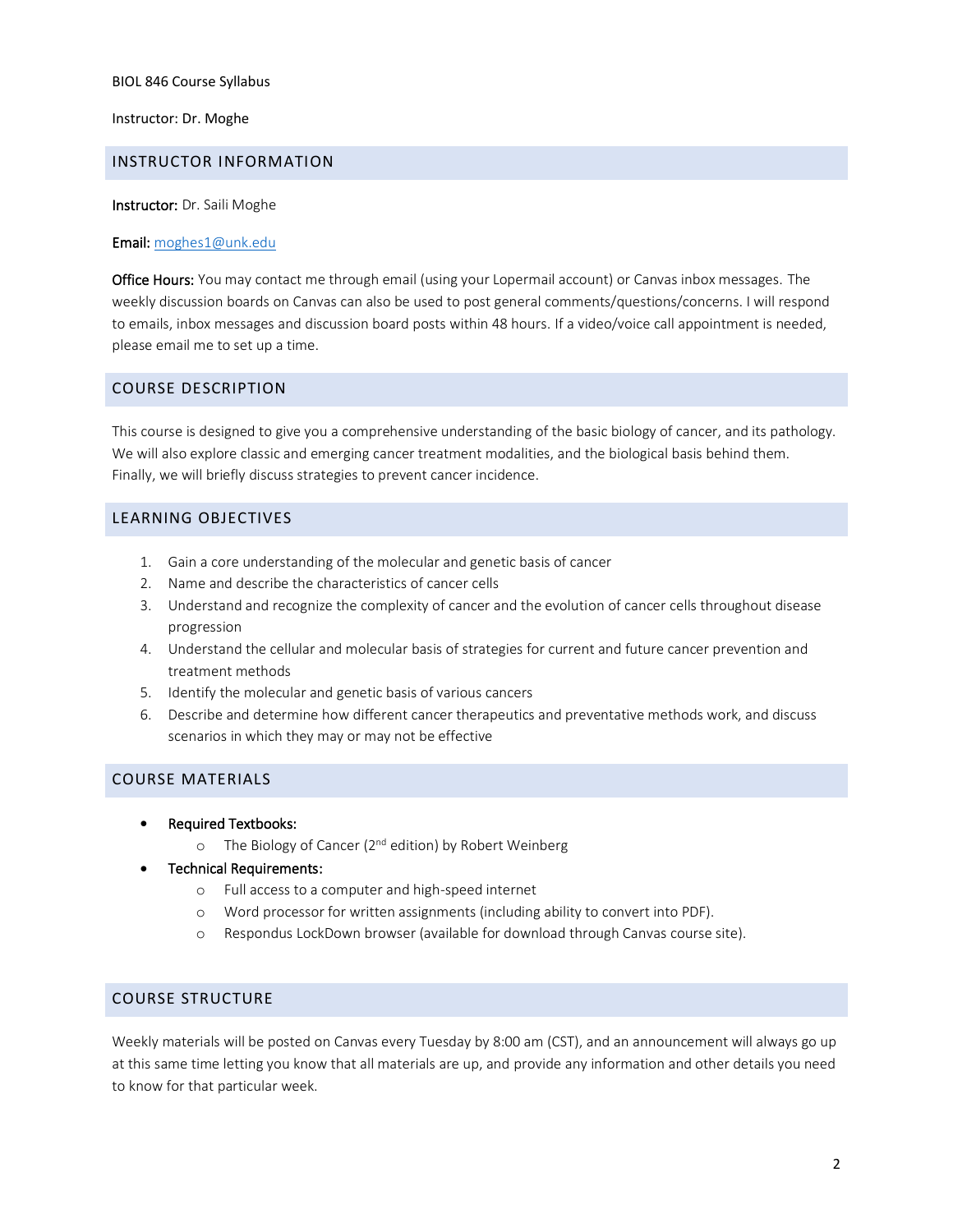#### Instructor: Dr. Moghe

Each week the following will be posted:

- Video lectures
- Outline lecture notes corresponding to the lecture videos
- Assigned readings from the textbook or supplemental readings
- Quiz or Assignment
- Link to the weeks discussion board for questions/concerns/comments
- Any needed supplementary materials/resources

## <span id="page-2-0"></span>ASSESSMENTS

Your progress in class will be assessed by quizzes, assignments, and exams.

#### • Assignments

- Every other week, 12pts each (total of 5 assignments)
- 1-2 page short essay questions
- 1 week to complete assignment
- Quizzes
	- Every other week, 10pts each (total of 6 quizzes)
	- Questions will be multiple choice, true/false and occasionally short answer or fill-in-blanks
	- Timed at 10 minutes per quiz, closed book, will require LockDown browser, to be complete in one-sitting
	- 1 week access

#### • Regular Exams

- 100pts each (total of 2 Exams)
- 2 parts: multiple choice (70pts) and 2 essay questions (30pts)
- Timed at 60 minutes per Exam, closed book, will require LockDown browser, to be complete in one-sitting
- 1 week access
- Final Exam

- 3 parts: comprehensive multiple choice (50pts), 2 comprehensive essay questions (30pts), multiple choice covering last section of course (70pts)

- Timed at 70 minutes for comprehensive section, 60 minutes for the rest, each part should be complete in one sitting

- Closed book, will require LockDown browser
- 1 week access

#### <span id="page-2-1"></span>GRADING SCHEME

| <b>ASSESSMENT TYPE</b>            | <b>POINTS</b> |
|-----------------------------------|---------------|
| 2 Regular Exams (100 points each) | 200           |
| 1 Final Exam (150 points each)    | 150           |
| 6 Quizzes (10 points each)        | 60            |
| 5 Assignments (12 points each)    | 60            |
| 1 Introduction                    | 10            |
| <b>Total Points</b>               | 480           |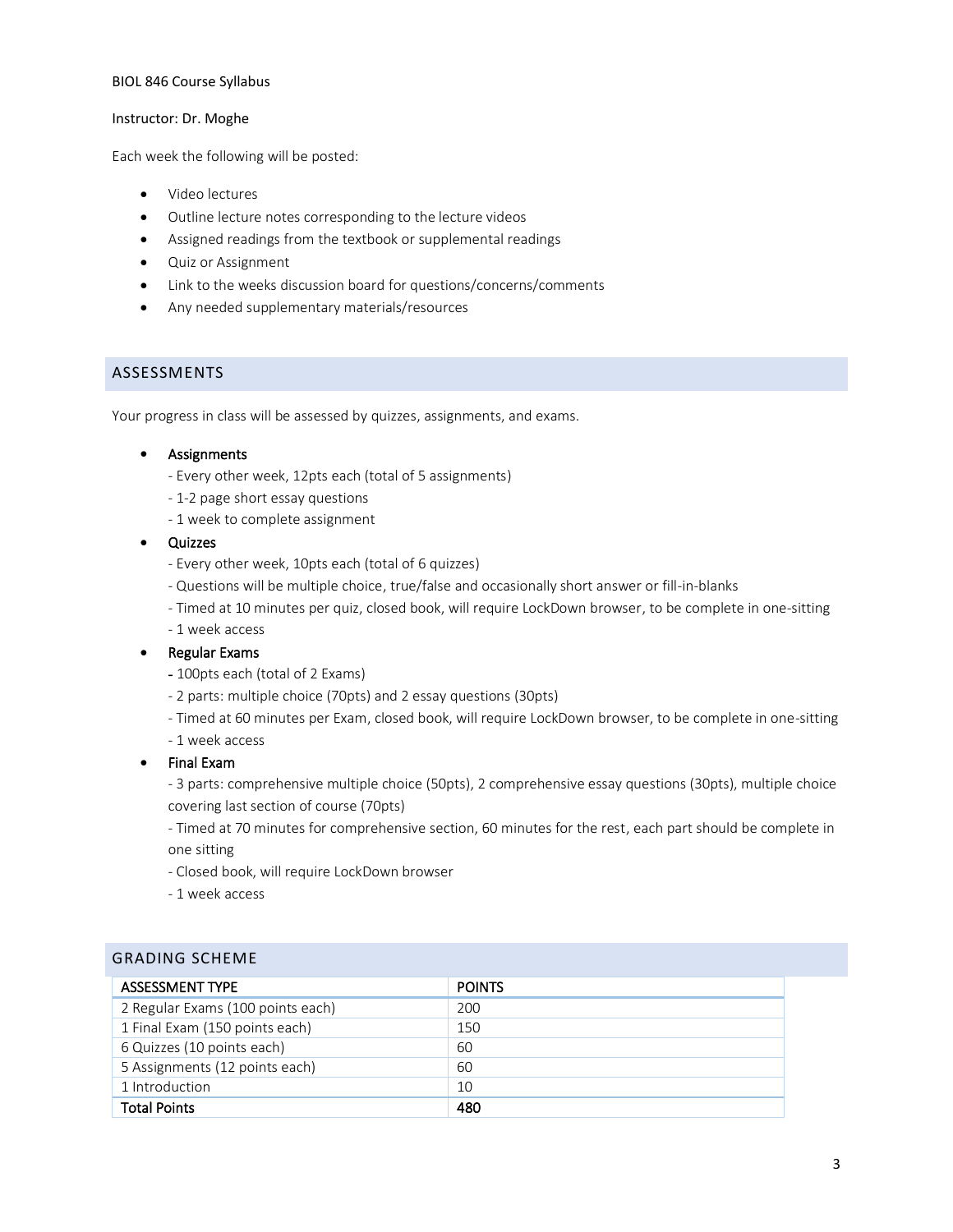#### Instructor: Dr. Moghe

#### <span id="page-3-0"></span>GRADE ASSIGNMENT

Finals grades will be assigned using the following grade scale:

| A+ | $-100%$<br>97 | $B+$ | - 89%<br>88  | ັ        | 79%<br>78 -         | D+                       | $68 - 69%$ | Below 60% |
|----|---------------|------|--------------|----------|---------------------|--------------------------|------------|-----------|
|    | 96%<br>QZ     |      | 87%<br>83    | ◡        | 77%<br>73<br>$\sim$ |                          | $63 - 67%$ |           |
| A- | 92%<br>90     | B-   | $-82%$<br>80 | - -<br>֊ | 72%<br>70 -         | $\overline{\phantom{0}}$ | $60 - 62%$ |           |

All grades are final unless there is a calculation error.

#### <span id="page-3-1"></span>EXPECTATIONS FROM STUDENTS

As students enrolled in this class it is your responsibility to meet the following basic expectations:

- Log on to Canvas at least weekly and keep up with the posted course materials. Make sure that you read the Announcements and stay informed about what is happening and going to happen in class.
- Complete exams and quizzes within the time that they are available and make any assignment submissions by the given deadlines (keep in mind all times are in Central Standard Time, so please account for any time differences if needed).
- Seek help when you need it and do not wait till the last moment to do this.
- You are encouraged to utilize the discussion board not only for any comments/questions/concerns that you may have, but also to interact with your classmates (provided you keep such interactions primarily related to the class). Always be respectful to everyone when using discussion boards.

Understandably, you all have several commitments in your life other than this class. Nonetheless, as a student who has registered for this class, it is your full responsibility to ensure that you can meet the above requirements and commit the needed time for this course.

#### <span id="page-3-2"></span>CLASS POLICIES

- Assignments, quizzes, exams will receive zero (0) points if they are not completed by the given due dates
- Extensions or rescheduling of exams/quizzes/assignments will NOT be possible unless circumstances are exceptional – a legitimate excuse (based on my discretion) with provided documentation will be required for such considerations. In such situations, please contact me regarding what documentation you will need to submit (do not directly submit documentation unless asked).
- Policy on academic dishonesty: Anyone caught plagiarizing or cheating on any exercise you will receive a 0 for that exercise; subsequent violations will result in referral to the Vice Chancellor for Academic Affairs for dismissal from the university. UNK's Students Code of Conduct is outlined here: [https://www.unk.edu/offices/reslife/\\_documents/university-of-nebraska-at-kearney-student-code-of](https://www.unk.edu/offices/reslife/_documents/university-of-nebraska-at-kearney-student-code-of-conduct.pdf)[conduct.pdf.](https://www.unk.edu/offices/reslife/_documents/university-of-nebraska-at-kearney-student-code-of-conduct.pdf)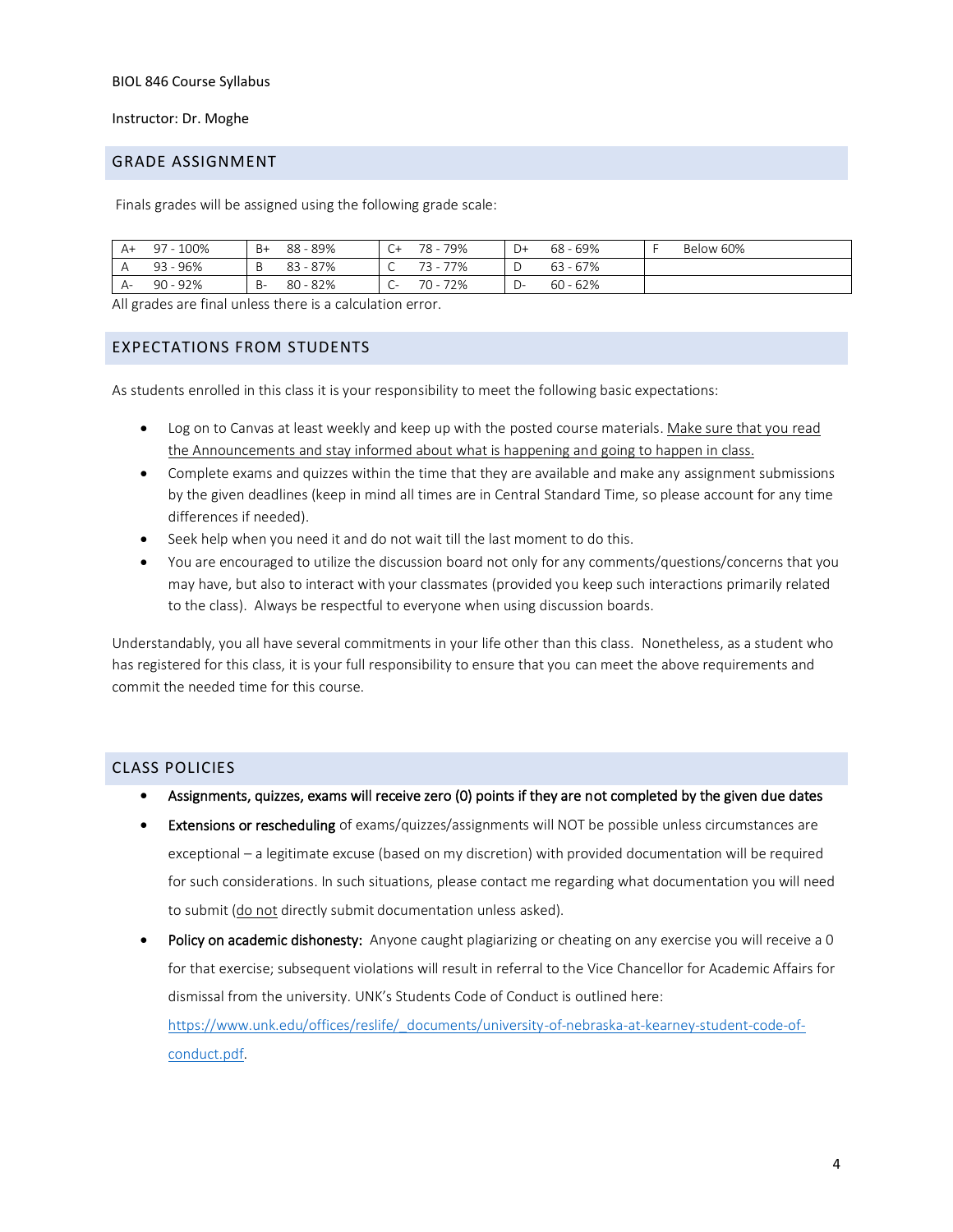Instructor: Dr. Moghe

#### <span id="page-4-0"></span>INCOMPLETE AND COURSE WITHDRWALS

Incomplete: In unusual circumstances beyond the student's control, an incomplete (I) may be issued. The (I) is issued as a final grade with the student having 12 months to complete the necessary work. If the coursework is not completed in this time, the (I) will be converted to a failing grade (F) on the student's transcript. When needed, requests for an Incomplete must be made before the end of the semester and will require valid documentation.

Dropping/Withdrawing: Students may withdraw from the course before the midpoint of the course (5pm, Oct 22) and a (W) will appear on their transcript. Students are responsible for completing this process using the MyBlue selfservice. Instructors are not able to withdraw students. If the student drops the class, the (W) will not contribute to the student's overall GPA.

#### <span id="page-4-1"></span>COPYRIGHT LAW AND COMPLIANCE

Materials in this course may be protected by copyright and are intended only for the use of students enrolled in this course for the purposes of this course. Materials from this course may not be disseminated, adapted, copied, or published. Any violation of this is a violation of Federal copyright law.

#### <span id="page-4-2"></span>STUDENTS WITH DISABILITIES

It is the policy of the University of Nebraska at Kearney to provide flexible and individualized reasonable accommodation to students with documented disabilities. To receive accommodation services for a disability, students must be registered with the UNK Disabilities Services for Students (DSS) office, 175 Memorial Student Affairs Building, 308-865-8214 or by email [unkdso@unk.edu.](mailto:unkdso@unk.edu)

#### <span id="page-4-3"></span>UNK STATEMENT OF DIVERSITY AND INCLUSION

UNK stands in solidarity and unity with our students of color, our LatinX and international students, our LGBTQIA+ students and students from other marginalized groups in opposition to racism and prejudice in any form, wherever it may exist. It is the job of institutions of higher education, indeed their duty, to provide a haven for the safe and meaningful exchange of ideas and to support peaceful disagreement and discussion. In our classes, we strive to maintain a positive learning environment based upon open communication and mutual respect. UNK does not discriminate on the basis of race, color, national origin, age, religion, sex, gender, sexual orientation, disability or political affiliation. Respect for the diversity of our backgrounds and varied life experiences is essential to learning from our similarities as well as our differences. The following link provides resources and other information regarding D&I:<https://www.unk.edu/about/equity-access-diversity.php>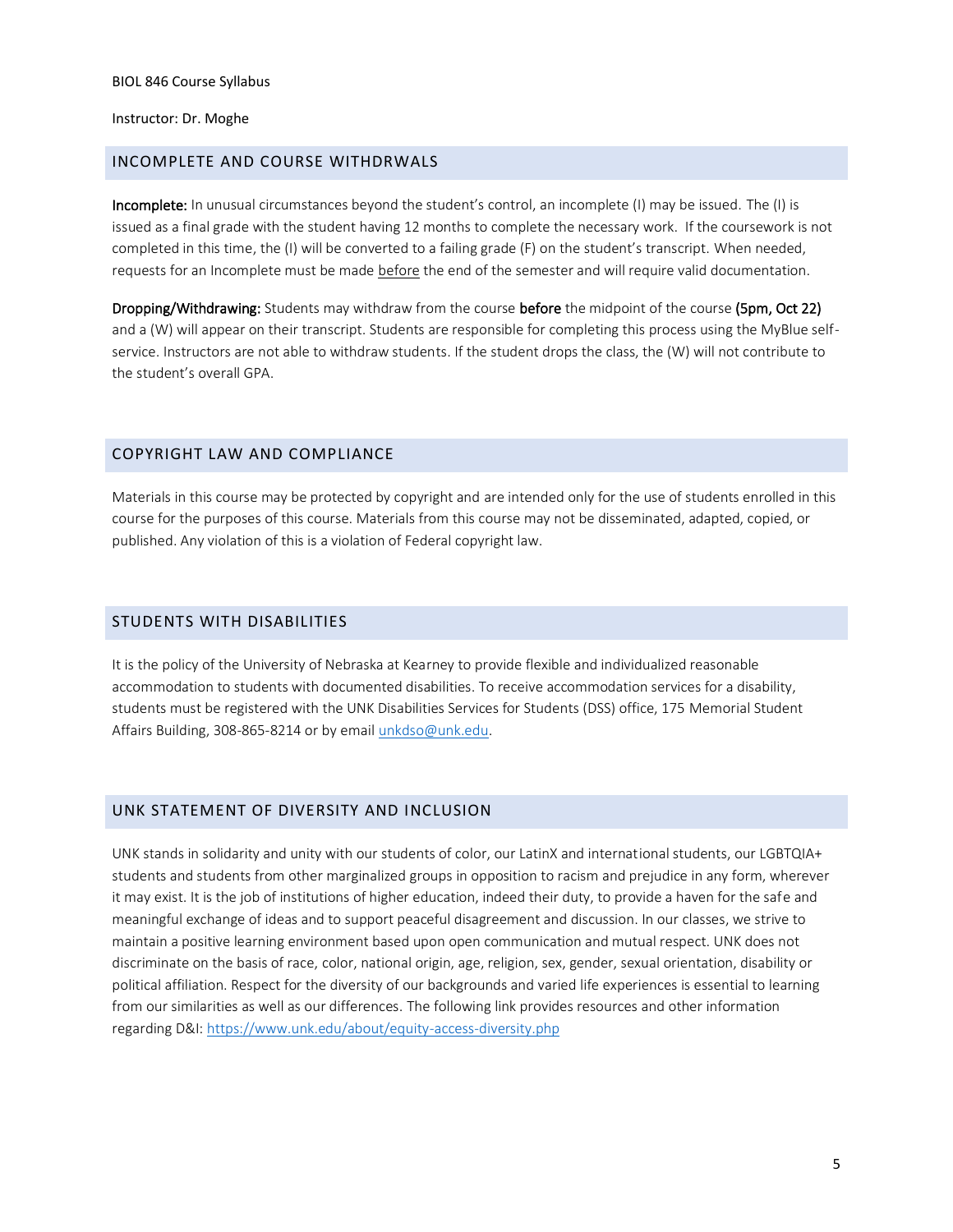#### Instructor: Dr. Moghe

### <span id="page-5-0"></span>STUDENTS WHO ARE PREGNANT

It is the policy of the University of Nebraska at Kearney to provide flexible and individualized reasonable accommodation to students who are pregnant. To receive accommodation services due to pregnancy, students must contact Cindy Ference in Student Health, 308-865-8219. The following link provides information for students and faculty regarding pregnancy rights[.http://www.nwlc.org/resource/pregnant-and-parenting-students-rights-faqs](https://urldefense.proofpoint.com/v2/url?u=http-3A__www.nwlc.org_resource_pregnant-2Dand-2Dparenting-2Dstudents-2Drights-2Dfaqs-2Dcollege-2Dand-2Dgraduate-2Dstudents&d=DwMFAg&c=Cu5g146wZdoqVuKpTNsYHeFX_rg6kWhlkLF8Eft-wwo&r=BJkIhAaMtWY7PlqIhIOyVw&m=RgBL3s2VNHfvD5ReMK2q_PhwYU8dbEt1vxs1BO4WkpQ&s=MmB91XAzaW-E7UPMXPGx9tWJQbTWJYyYzM8gLjhEzQ0&e=)[college-and-graduate-students](https://urldefense.proofpoint.com/v2/url?u=http-3A__www.nwlc.org_resource_pregnant-2Dand-2Dparenting-2Dstudents-2Drights-2Dfaqs-2Dcollege-2Dand-2Dgraduate-2Dstudents&d=DwMFAg&c=Cu5g146wZdoqVuKpTNsYHeFX_rg6kWhlkLF8Eft-wwo&r=BJkIhAaMtWY7PlqIhIOyVw&m=RgBL3s2VNHfvD5ReMK2q_PhwYU8dbEt1vxs1BO4WkpQ&s=MmB91XAzaW-E7UPMXPGx9tWJQbTWJYyYzM8gLjhEzQ0&e=)

#### <span id="page-5-1"></span>REPORTING STUDENT SEXUAL HARASSMENT, SEXUAL VIOLENCE OR SEXUAL ASSAULT

Reporting allegations of rape, domestic violence, dating violence, sexual assault, sexual harassment, and stalking enables the University to promptly provide support to the impacted student(s), and to take appropriate action to prevent a recurrence of such sexual misconduct and protect the campus community. Confidentiality will be respected to the greatest degree possible. Any student who believes she or he may be the victim of sexual misconduct is encouraged to report to one or more of the following resources: Local Domestic Violence, Sexual Assault Advocacy Agency 308-237-2599, Campus Police (or Security) 308-865-8911, Title IX Coordinator 308-865- 8655. Retaliation against the student making the report, whether by students or University employees, will not be tolerated. If you have questions regarding this information please contact Mary Chinnock Petroski, Chief Compliance Officer [\(petroskimj@unk.edu](mailto:petroskimj@unk.edu) or phone 308-865-8400).

## <span id="page-5-2"></span>UNIVERSITY POLICIES RELATED TO COVID-19

All vaccinated faculty, staff and students, as well as visitors to campus, are encouraged, but not required, to wear face masks indoors. Unvaccinated individuals should continue to wear masks. (Masks are required indoors for all individuals at the University of Nebraska Medical Center.) [https://nebraska.edu/news-and](https://nebraska.edu/news-and-events/news/2021/08/university-of-nebraska-system-updates-covid-19-protocols)[events/news/2021/08/university-of-nebraska-system-updates-covid-19-protocols.](https://nebraska.edu/news-and-events/news/2021/08/university-of-nebraska-system-updates-covid-19-protocols) Consistent with the University of Nebraska's guiding protocols, there are circumstances in which many people in our community may not be able to be vaccinated. Faculty may request, not require, that students wear masks in class under circumstances that clearly indicate unnecessary yet controllable risk of infection. Please note that pandemic precautions are subject to change.